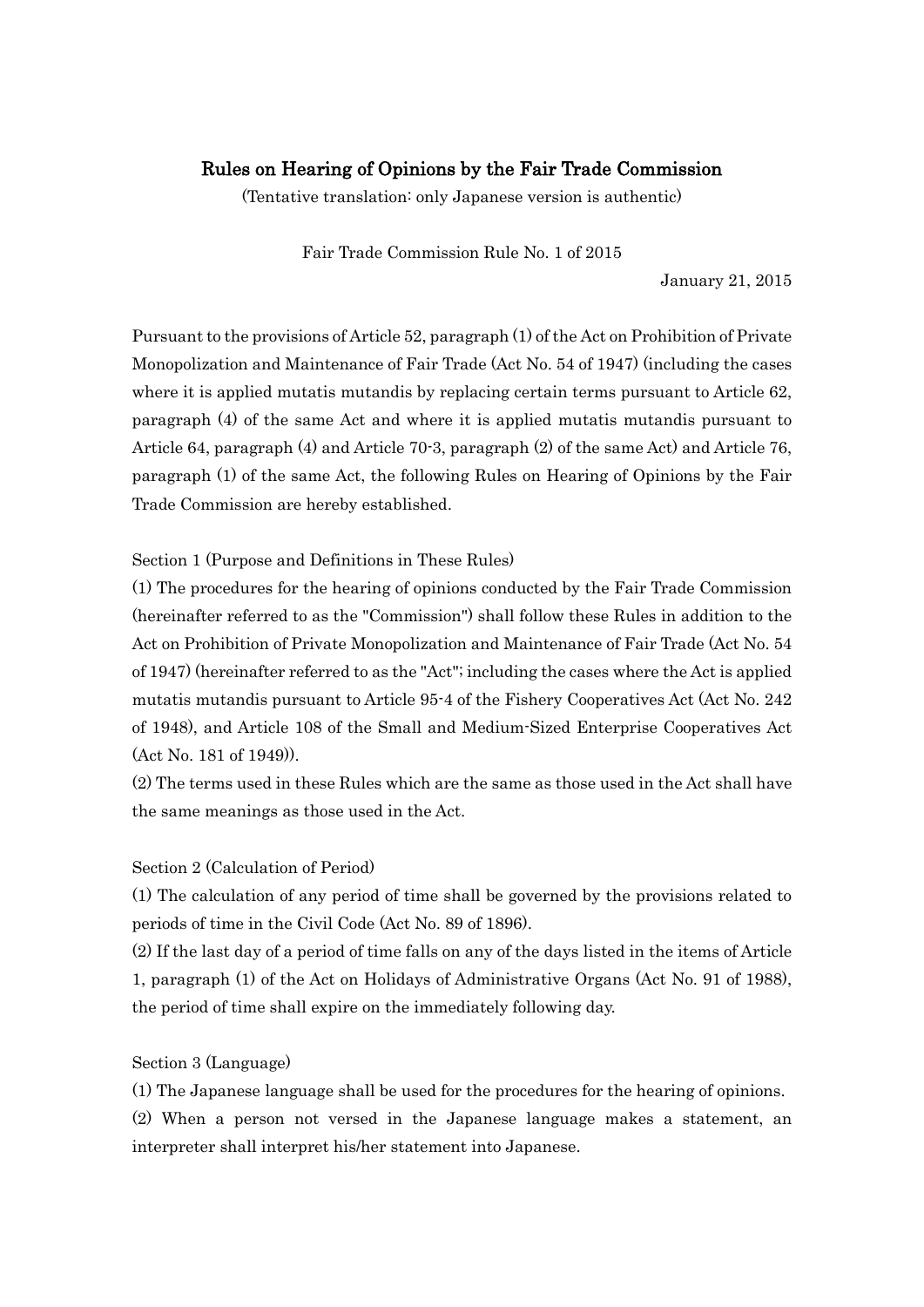(3) If an evidence which is submitted pursuant to the provisions of Article 54, paragraph (2) or Article 55 of the Act (including the cases where they are applied mutatis mutandis by replacing certain terms pursuant to Article 62, paragraph (4) of the Act or where they are applied mutatis mutandis pursuant to Article 64, paragraph (4) or Article 70-3, paragraph (2) of the Act) is not prepared in Japanese, the evidence shall be accompanied by the Japanese translation of the portion related to the fact which is to be proved by such evidence.

### Section 4 (Method of Official Notice)

The Commission may publish in the official gazette or newspaper the fact that an official notice has been given. With respect to an official notice which is to be given in a foreign country, the Commission may give notice of the fact that the official notice has been given, in lieu of publishing the same in the official gazette or newspaper.

#### Section 5 (Preparation of Documents)

Any document that is prepared for the procedures for the hearing of opinions shall be dated, and shall have a name and seal affixed.

## Section 6 (Correction of Documents)

No character shall be altered in preparing documents for the procedures for the hearing of opinions. If any character is added, deleted, or written in the margin of a page, a seal of approval shall be affixed to it. In this case, any deleted character shall be left visible so that it can be read.

## Section 7 (Submission of Documents with Use of Facsimile Machine)

(1) Documents to be submitted in the procedures for the hearing of opinions may be submitted by transmitting the same by using facsimile machine, excluding the following documents:

(i) Written statements and evidence prescribed in Article 55 of the Act (including the cases where it is applied mutatis mutandis by replacing certain terms pursuant to Article 62, paragraph (4) of the Act or where it is applied mutatis mutandis pursuant to Article 64, paragraph (4) or Article 70-3, paragraph (2) of the Act)

(ii) Written materials prescribed in Section 11, paragraphs (1), (2) and other documents proving important matters for the procedures for the hearing of opinions.

(2) Where a document is submitted by using facsimile machine, it shall be deemed to have been submitted to the Commission or the designated staff member at the time that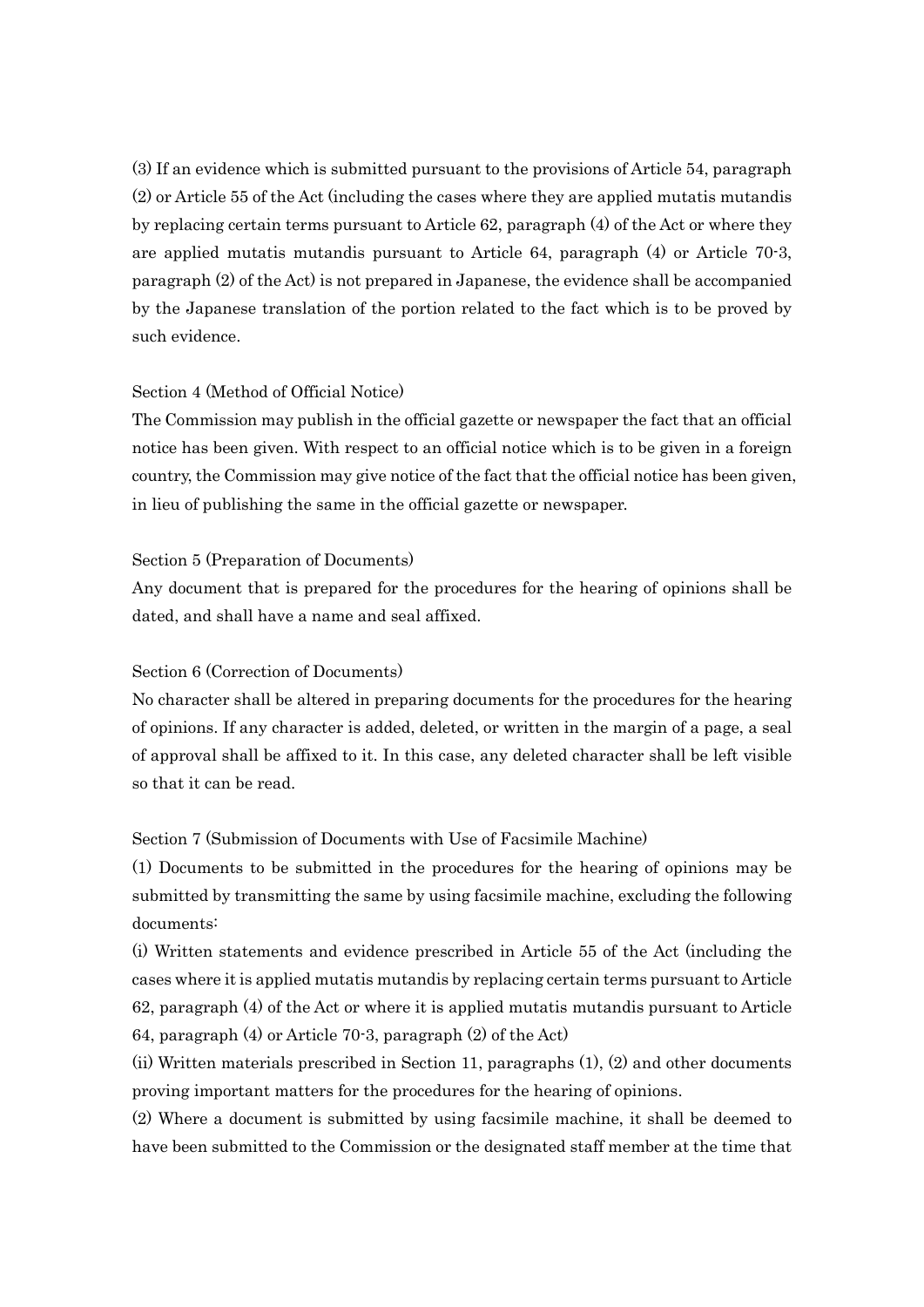#### the Commission receives it.

(3) The Commission or the designated staff member may, when it or he/she finds it necessary in the case prescribed in the preceding paragraph, have the person who has submitted the document by using facsimile machine submit the original of the transmitted document.

### Section 8 (Provision of Information by Electromagnetic Means)

If the party concerned has an electromagnetic record (meaning a record made in an electronic form, a magnetic form, or any other form not recognizable to human perception which is used in information processing by computers; hereinafter the same shall apply in this Section) of the information contained in the written materials which has been submitted to or is to be submitted to the designated staff member, the designated staff member may request said party concerned to provide him/her with the information recorded in the electromagnetic record by electromagnetic means (meaning a method using an electronic data processing system or any other method using information and communications technology) specified by the designated staff member where he/she finds it necessary.

#### Section 9 (Notice of Hearing of Opinions)

The notice pursuant to the provisions of Article 50, paragraph (1) of the Act shall be given to the would-be addressee of the cease and desist order, by serving a document containing the matters listed in the items of the same paragraph and the items of paragraph (2) of the same Article, the title of the case, and the list of the evidence proving the facts found by the Commission with regard to the case for the hearing of opinions.

#### Section 10 (Change of the Date, etc. of Hearing)

(1) Where the Commission has given notice pursuant to the provisions of Article 50, paragraph (1) of the Act, if the party concerned has any unavoidable reason, he/she may request a change of the date or place of the hearing to the designated staff member in writing.

(2) The request set forth in the preceding paragraph shall be made by submitting a written request stating the reason for such request to the designated staff member.

(3) The designated staff member may change the date or place of the hearing in response to the request set forth in paragraph (1) or by his/her own authority.

(4) The designated staff member shall give written notice to the party concerned promptly if he/she changes the date or place of the hearing pursuant to the provisions of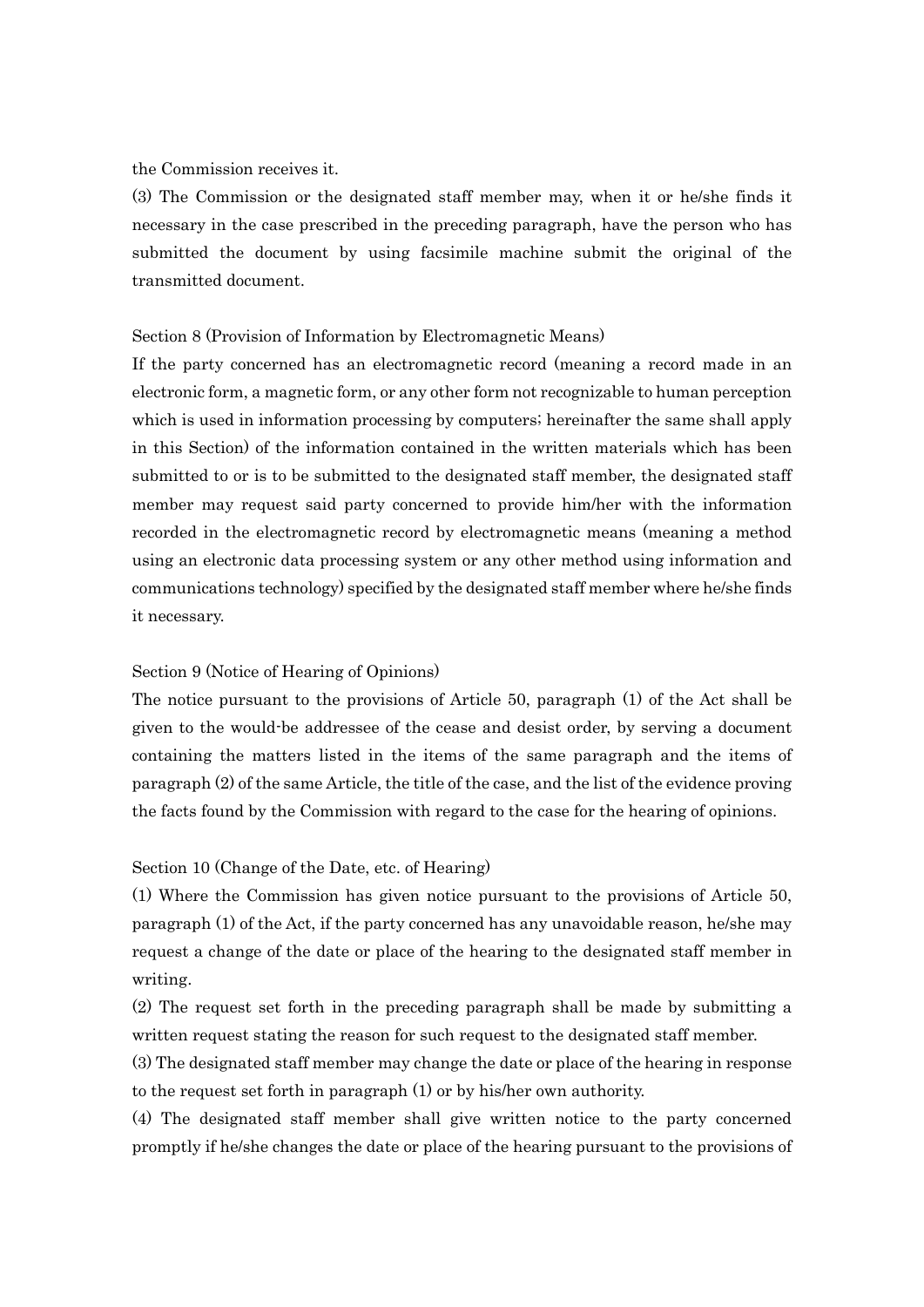the preceding paragraph.

(5) The provisions of the preceding four paragraphs shall apply mutatis mutandis to the cases where the designated staff member gives a notice pursuant to the provisions of Article 56, paragraph (2) of the Act (including the cases where it is applied mutatis mutandis pursuant to the provisions of Article 59, paragraph (2) of the Act).

Section 11 (Agents)

(1) The status of agents shall be certified in writing.

(2) When an agent becomes divested of his/her status, the party concerned who appointed that agent shall promptly give written notice thereof to the Commission.

Section 12 (Procedures for Inspection of Evidence)

(1) In order to make a request for inspection pursuant to the provisions of Article 52, paragraph (1) of the Act, the party concerned shall submit a written request in Form No. 1 to the Commission.

(2) The Commission may designate the method with regard to the inspection set forth in Article 52, paragraph (1) of the Act.

(3) Where the Commission designates the date, time and place with regard to inspection pursuant to the provisions of Article 52, paragraph (3) of the Act or designates the method of inspection pursuant to the provisions of the preceding paragraph, the Commission shall promptly give notice to the party concerned to that effect. In this case, the Commission shall exercise care with regard to the date, time, place and method so designated, so as not to prevent the preparation for the statements, etc. by the party concerned (meaning the "statements, etc. by the party" prescribed in Article 56, paragraph (1) of the Act; the same shall apply hereinafter) on the date of the hearing.

(4) The Commission shall give written notice of the list of the evidence set forth in Article 52, paragraph (2) of the Act to the party concerned.

(5) The provisions of paragraphs (1) through (3) shall apply mutatis mutandis to the inspection set forth in Article 52, paragraph (2) of the Act.

(6) When the date and time have been designated for the inspection set forth in Article 52, paragraph (2) of the Act, the designated staff member shall determine a date which is on or after such date and time for inspection as the new date of the hearing pursuant to the provisions of Article 56, paragraph (1) of the Act.

Section 13 (Procedures for Copying of Evidence)

(1) The copy prescribed by the Rules of the Fair Trade Commission as provided for in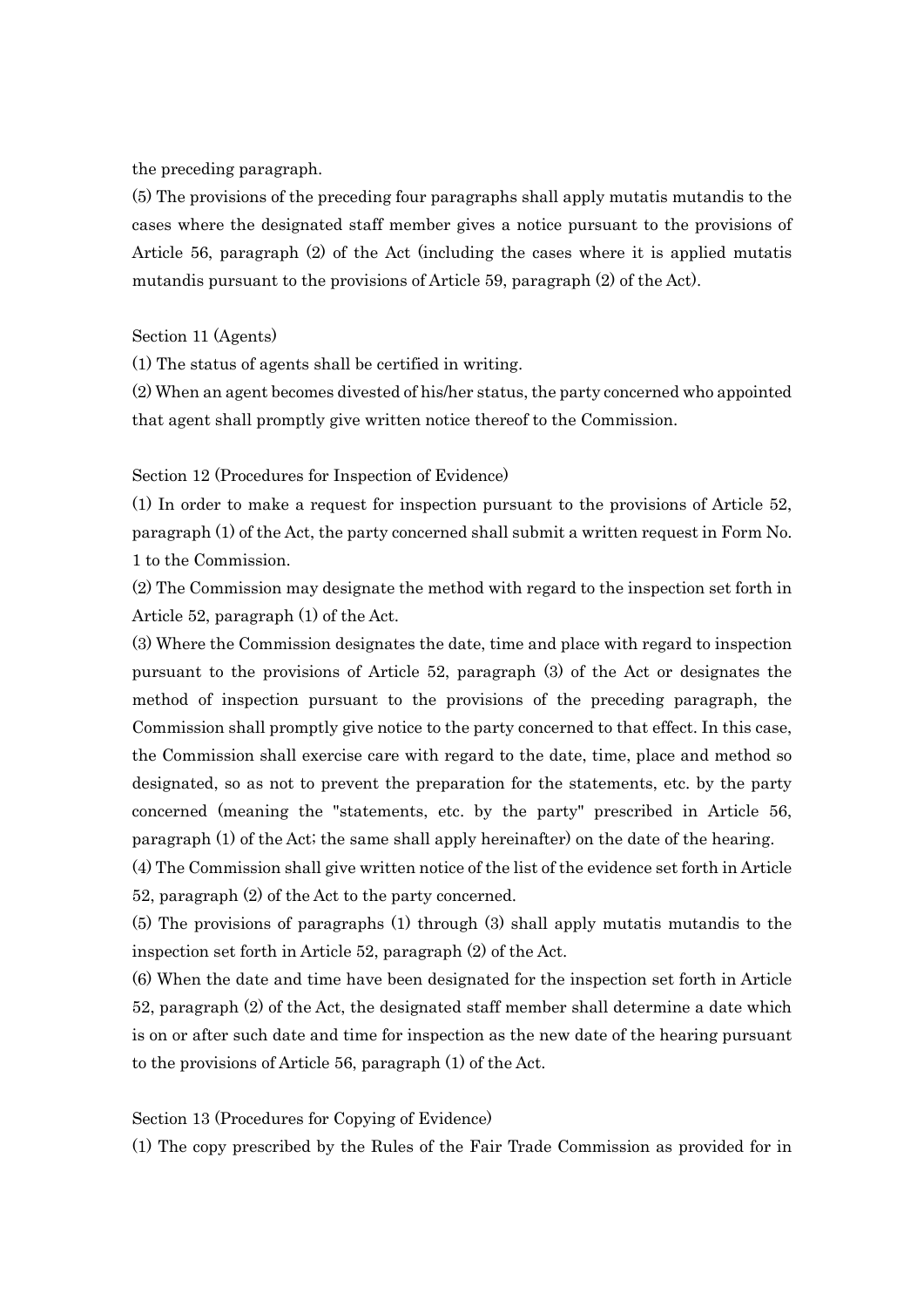Article 52, paragraph (1) of the Act shall be the copy of evidence establishing the facts found by the Commission with regard to the case for the hearing of opinions which falls under any of the following:

(i) Books and documents and other objects submitted where the party concerned or its employee is ordered to submit such articles pursuant to the provisions of Article 47, paragraph (1), item (iii) of the Act, or the books and documents and other objects voluntarily submitted by the party concerned or its employee

(ii) Articles retained where the articles voluntarily submitted or abandoned by the party concerned or its employee is retained pursuant to the provisions of Article 101, paragraph (1) of the Act, and the articles seized from the party concerned or its employee pursuant to the provisions of Article 102, paragraph (1) or (2) of the Act

(iii) Records of interrogation prescribed in Section 11, paragraph (1) of the Rules on Administrative Investigations by the Fair Trade Commission (Fair Trade Commission Rule No. 5 of 2005) where an interrogation of the party concerned or its employee has been made pursuant to the provisions of Article 47, paragraph (1), item (i) of the Act, and records of statement prescribed in Section 13, paragraph (1) of the same Rules where the party concerned or its employee has given a voluntary statement

(iv) Records containing the result of making questions where questions have been made to the party concerned or its employee pursuant to the provisions of Article 101, paragraph (1) of the Act

(2) The provisions of the preceding Section shall apply mutatis mutandis to the copying set forth in Article 52, paragraphs (1) and (2) of the Act.

Section 14 (Procedures for Designating the Staff Member Presiding Over Hearing of Opinions)

(1) The designation of the staff member who presides over the hearing of opinions as prescribed in Article 53, paragraph (1) of the Act shall be made upon or prior to the notice given pursuant to the provisions of Article 50, paragraph (1) of the Act.

(2) If the designated staff member dies or becomes unable to continue the hearing of opinions due to a mental or physical disorder or any other cause, the Commission shall promptly designate a new staff member.

(3) When the Commission intends to issue an order pursuant to the provisions of Article 17-2 of the Act, it may not designate, as the staff member presiding over the hearing of opinions, in addition to the staff member set forth in Article 53, paragraph (2) of the Act, any staff member who has been engaged in the affairs concerning acceptance of report or notification or the affairs concerning approval of acquisition or holding of voting rights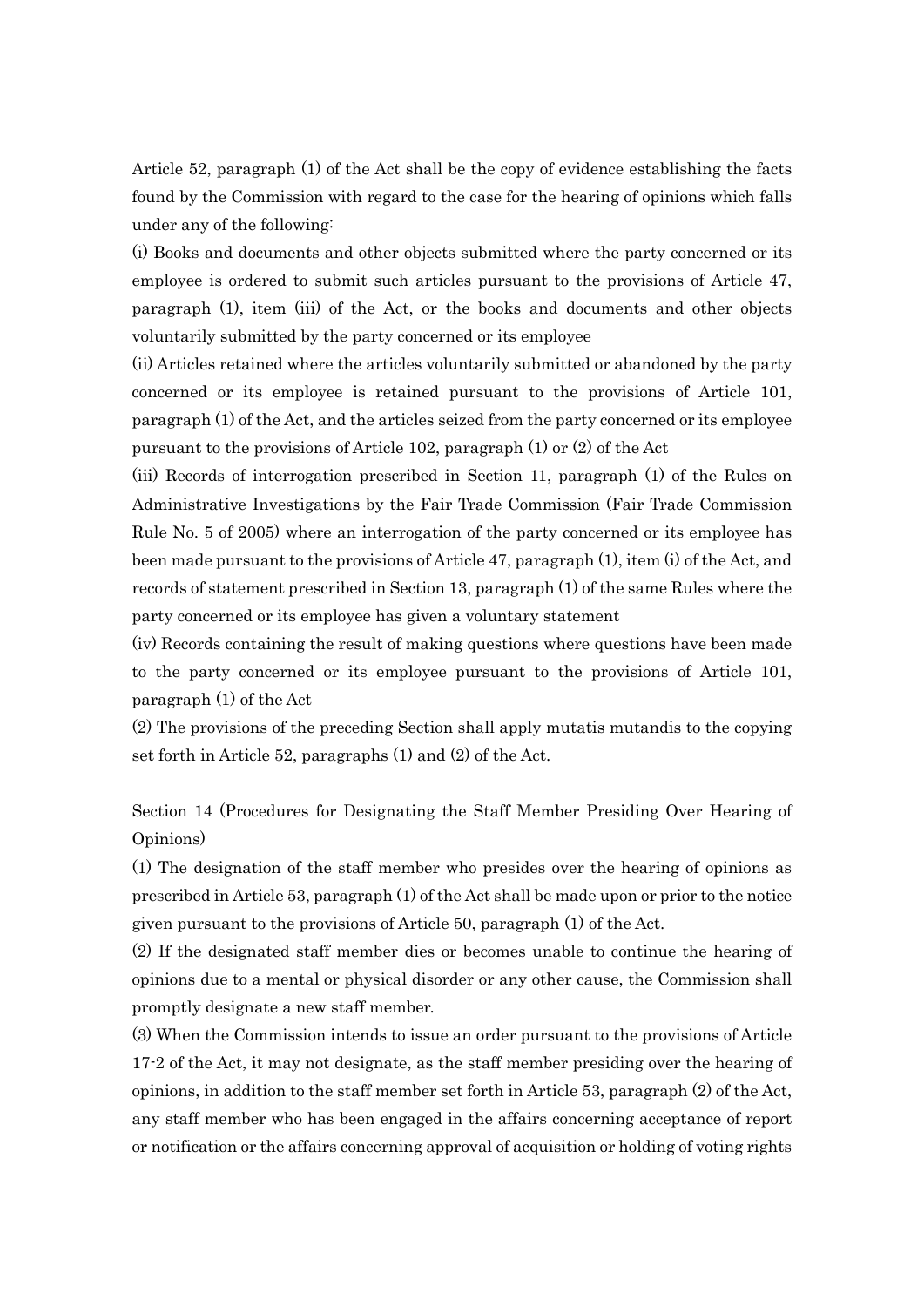and rescission and modification thereof related to the case set forth in paragraph (1) of the same Article.

(4) When the Commission has designated the designated staff member, it shall notify the party concerned of the name of such designated staff member.

### Section 15 (Assistant for Performing Affairs)

(1) The Commission may have its staff members assist the designated staff member in performing the affairs.

(2) The provisions of Article 53, paragraph (2) of the Act and the provisions of paragraph (3) of the preceding Article shall apply mutatis mutandis to the cases set forth in the preceding paragraph.

Section 16 (Submission of Written Materials, etc. Prior to Date of Hearing)

Prior to the date of the hearing, the designated staff member may require the party concerned to submit written material describing the matters which the party concerned intends to state, the evidence which the party concerned intends to submit, or written material describing the questions which the party concerned intends to address to the investigators, etc. on the date of the hearing pursuant to the provisions of Article 54, paragraph (2) of the Act, where he/she finds it necessary.

Section 17 (Limitation of Statements, etc. and Maintenance of Order on Date of Hearing) (1) When a person who has appeared on the date of the hearing makes a statement of his/her opinions or submits evidence beyond the scope of the case for the hearing of opinions or otherwise the designated staff member finds it unavoidable in order to ensure proper progress of the hearing of opinions, the designated staff member may limit the statement of opinions or submission of evidence by such person.

(2) In addition to the cases set forth in the preceding paragraph, the designated staff member may take appropriate measures to maintain order on the date of the hearing, such as ordering a person who interferes with the progress or disturbs the order of the hearing of opinions on the date of the hearing to withdraw from the place of the hearing.

#### Section 18 (Method of Submission of Evidence)

The evidence which is submitted pursuant to the provisions of Article 54, paragraph (2) or Article 55 of the Act shall be accompanied by written material stating the name and address or location of the party concerned, the title of the case, the list of the evidence and the matters to be proved. In this case, when a statement is submitted as evidence,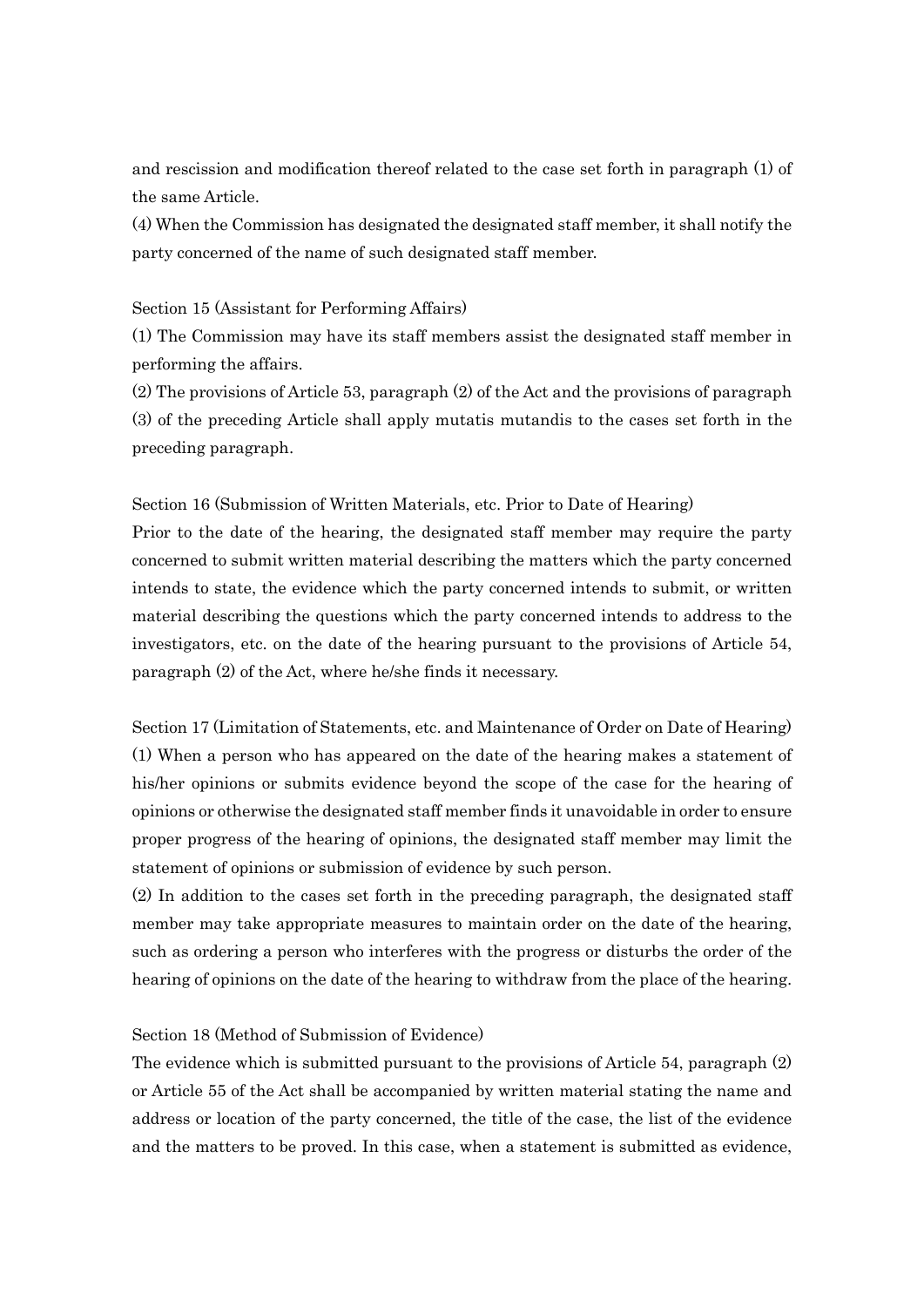it shall be submitted by means of a document signed and sealed by the person who gave the statement.

### Section 19 (Matters to Be Stated in Written Statement)

The submission of a written statement pursuant to the provisions of Article 55 of the Act shall be made by written material stating the name and address or location of the party concerned, the title of the case and the opinions on the matters listed in Article 50, paragraph (1), items (i) and (ii) of the Act.

Section 20 (Matters to Be Stated in Record of Hearing of Opinions and in Report of Hearing of Opinions, etc.)

(1) The record set forth in Article 58, paragraph (1) of the Act (hereinafter referred to as the "record of the hearing of opinions") must contain the following matters:

(i) Title of the case

(ii) Name of the party concerned

(iii) Date and place of the hearing

(iv) Name and title of the designated staff member

(v) Name and title of the staff member set forth in Section 15, paragraph (1)

(vi) Name and title of the person who appeared on the date of the hearing, name of the interpreter who was present at the hearing and name and title of the investigators, etc. who attended the hearing

(vii) In cases where a party concerned did not appear on the date of the hearing, whether there was a justifiable ground, for non-appearance

(viii) Gist of the explanation made by the investigators, etc. set forth in Article 54, paragraph (1) of the Act and the progress of the statements, etc. by the party concerned on the date of the hearing

(ix) Gist of the statement of the party concerned on the matters listed in Article 50, paragraph (1), items (i) and (ii) of the Act (including the statement of opinions in the written statement submitted pursuant to the provisions of Article 55 of the Act);

(x) If any evidence was submitted, the list of evidence

(xi) Other matters to be referred to

(2) Where any written material was submitted pursuant to the provisions of Section 16, the record of hearing of opinion shall be accompanied by such written material, in addition to the evidence provided for in Article 58, paragraph (3) of the Act (or, in cases where the written statement and evidence were submitted pursuant to the provisions of Article 55 of the Act, the written statement and the evidence so submitted).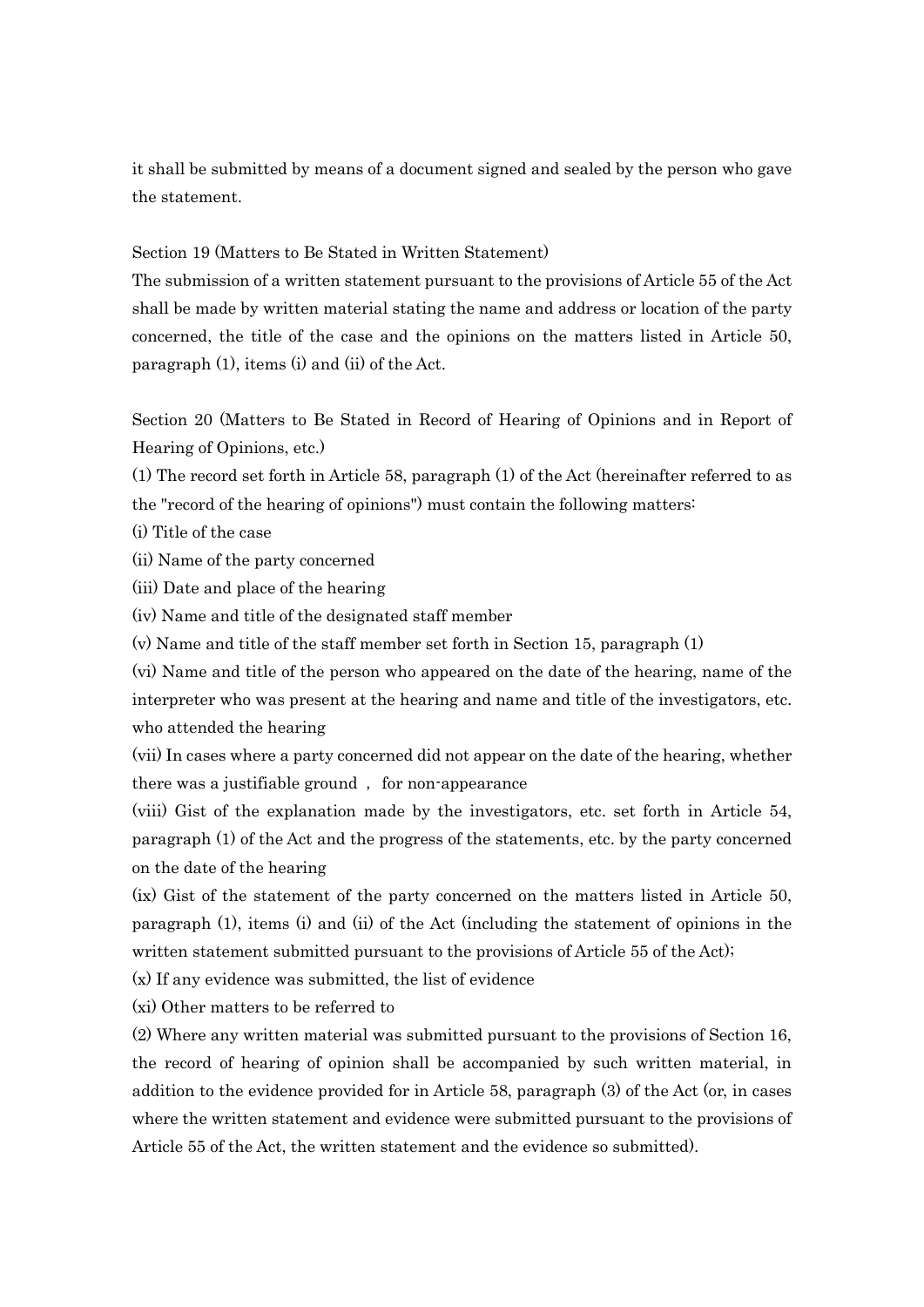(3) Any written material, illustration, photograph or other object that the designated staff member finds appropriate may be cited in the record of the hearing of opinions and made a part of the record by attaching the same to the record.

(4) The report set forth in Article 58, paragraph (4) of the Act (hereinafter referred to as the "report of the hearing of opinions") must contain the following matters:

(i) Title of the case

(ii) Name of the party concerned

(iii) Issues of the case related to the hearing of opinions

(5) Any written material, illustration, photograph or other object that the designated staff member finds appropriate may be cited in the report of the hearing of opinions and made a part of the report by attaching the same to the report.

Section 21 (Notice of Preparation of Record of Hearing of Opinions and Report of Hearing of Opinions)

(1) When the designated staff member has prepared the record of the hearing of opinions or the report of the hearing of opinions, he/she shall give notice to the party concerned thereof.

(2) When the designated staff member gives notice pursuant to the preceding paragraph, he/she shall inform that a request for inspection of the record of the hearing of opinions and the report of the hearing of opinions set forth in the preceding paragraph may be made pursuant to the provisions of Article 58, paragraph (5) of the Act.

Section 22 (Procedures for Inspection of Record of Hearing of Opinions and Report of Hearing of Opinions)

(1) In order to make a request for inspection pursuant to the provisions of Article 58, paragraph (5) of the Act, the party concerned shall submit a written request in Form No. 2 to the designated staff member if it is made prior to the conclusion of the hearing of opinions, or to the Commission if it is made after the conclusion of the hearing of opinions; provided, however, that with respect to the inspection on the date of the hearing, it would be sufficient to request orally on that date.

(2) When the designated staff member or the Commission receives the request set forth in the main clause of the preceding paragraph from the party concerned, and he/she or it designates the date, time, place and method with regard to the inspection, he/she or it shall promptly give notice to the party concerned to that effect.

Section 23 (Hearing of Opinions for Payment Order)